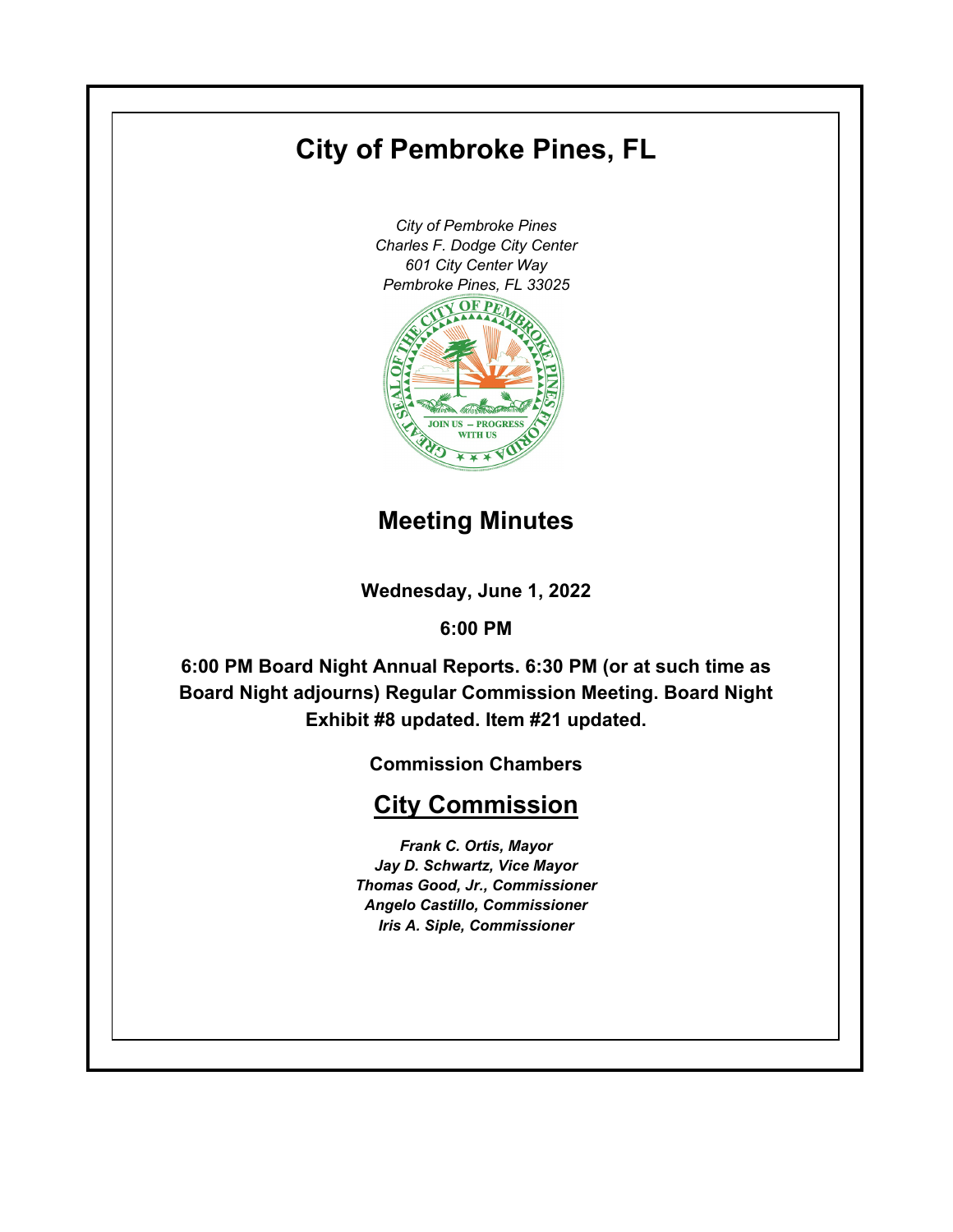# **6:00 PM BOARD NIGHT PRESENTATION OF ANNUAL REPORTS OF CITY BOARDS**

WS-1: PRESENTATION OF THE 2022 ANNUAL REPORTS OF THE FOLLOWING CITY BOARDS: ART & CULTURE BOARD, ACADEMIC VILLAGE ADVISORY BOARD, CHARTER ELEMENTARY MIDDLE SCHOOL, EDUCATION ADVISORY BOARD, ENVIRONMENTAL ADVISORY BOARD, ECONOMIC DEVELOPMENT BOARD, BOARD OF ADJUSTMENT, AND PLANNING AND ZONING BOARD. **WS-1 [22-0429](http://ppines.legistar.com/gateway.aspx?m=l&id=/matter.aspx?key=15363)**

> Rose Colombo, Chair, presented the annual report of the **Art & Culture Advisory Board**. Ms. Colombo recognized the current board members as well as past board members. She spoke about coordination of virtual events by the City in spite of COVID-19, and also highlighted in-person art exhibitions the City hosted over the last year.

Mayor Ortis and Commissioner Siple commented on the presentation.

Shauna Hicks-Lee, Chair, presented the annual report of the **Diversity & heritage Advisory Board**. Ms. Lee recognized the board's Vice Chair Elizabeth Burns and read the board's mission statement. She discussed some of the challenges from COVID-19 and presented recommendations of activities and programs promoting diversity for the consideration of the Commission.

Mayor Ortis, Commissioner Castillo, Vice Mayor Schwartz, Commissioner Good, and Mayor Ortis commented on the presentation.

Danielle Spradley, Chair, presented the annual report for the **Education Advisory Board**. Ms. Spradley recognized the liaison Dr. Lisa Sporillo and spoke about the challenges to meet in-person during the pandemic. She spoke on the Student Ambassadors program being reinstated for 2022-23 school year and showcasing students for the upcoming year at City events.

Mayor Ortis and Commissioner Siple commented on the presentation.

City Manager Dodge responded to the inquiry about the Student Ambassadors program.

Katrina Dawkins, Vice Chair, presented the annual report of the **Charter Elementary/Middle School Advisory Board**. Ms. Dawkins introduced the Chair, Ms. Nicole McGovern and reviewed the summary of board accomplishments over the last year as well as submitted recommendations for the consideration of the Commission.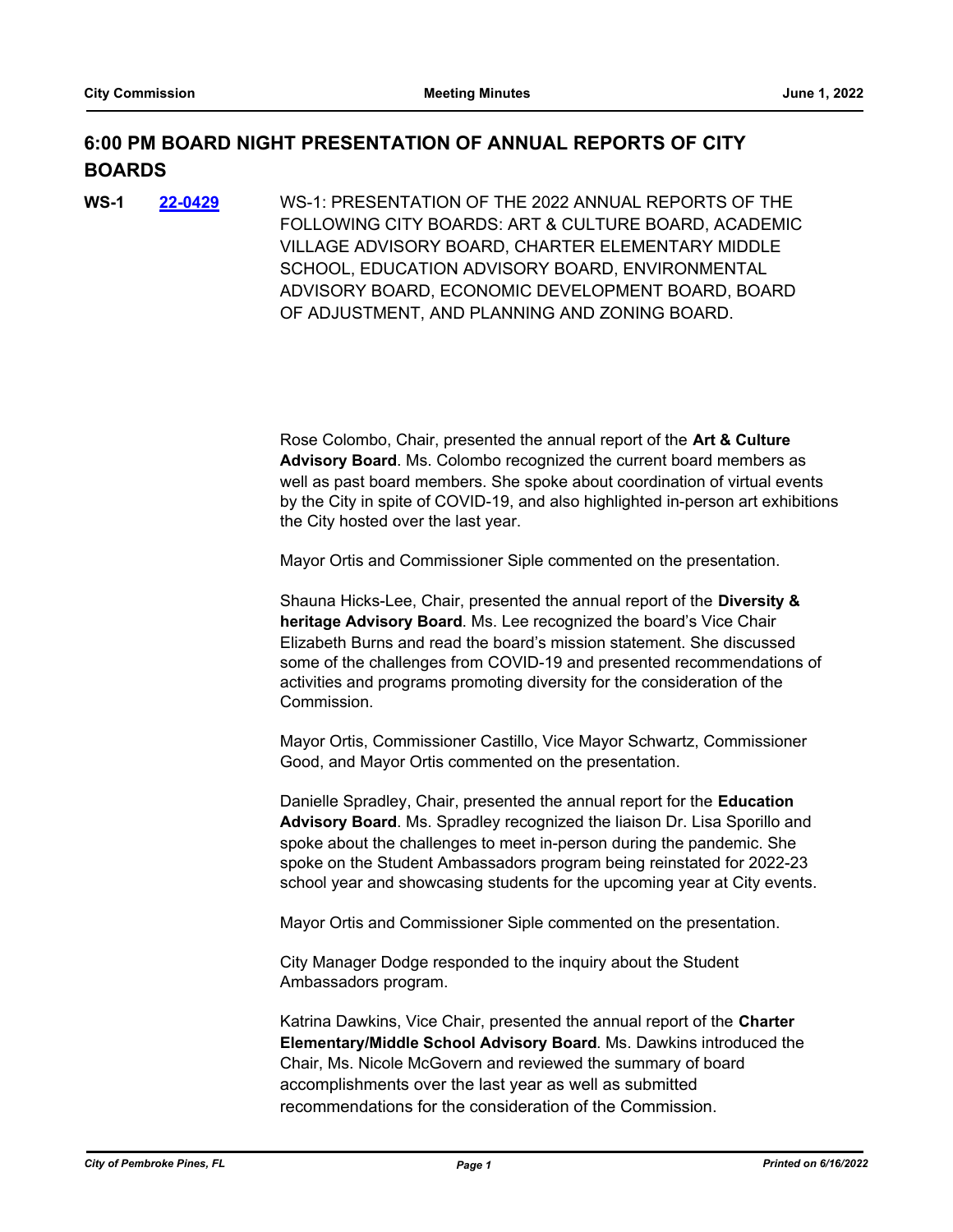Vice Mayor Schwartz spoke on the presentation.

Jeff McClaskey presented the annual report of the **Charter Academic Village Advisory Board** on behalf of the Chair, Timothy Razza who was unable to be present at the Commission meeting. Mr. McClaskey reviewed the summary of accomplishments over the past year, and expressed thanks to the Board Secretary, Katherine Borgstrom.

Vice Mayor Schwartz commented on the presentation.

Susan Meister, Chair, presented the annual report of the **Economic Development Board**. She mentioned Item 10 on the Regular Commission Agenda regarding the Economic Development consultant.

Vice Mayor Schwartz commented on the presentation.

Ram Tewari, Chair, presented the annual report of the **Environmental Advisory Board**. Mr. Tewari presented the history/overview of the board, acknowledging other board members, and the accomplishments of the board over the last year. He discussed the board's recommendations. Mr. Tewari also thanked the Board Secretary, Nadia Ally.

Commissioner Good commented on the presentation.

Planning & Economic Director Mike Stamm presented the annual report of the **Planning & Zoning**. Mr. Stamm recognized the other boards that the Planning Department oversees and thanked the Commission for their support of the board committee selections.

Israel Rodriguez-Soto, Chair, presented the annual report for the **Board of Adjustment**. Mr. Rodriguez-Soto reviewed the summary of accomplishments over the last year, recommendations for the consideration of the Commission, and discussed requests for zoning variances.

Mayor Ortis, Vice Mayor Schwartz, and Commissioner Castillo commented on the presentation.

# **6:30 PM (or at such time as Board Night adjourns) REGULAR MEETING CALLED TO ORDER**

**ROLL CALL**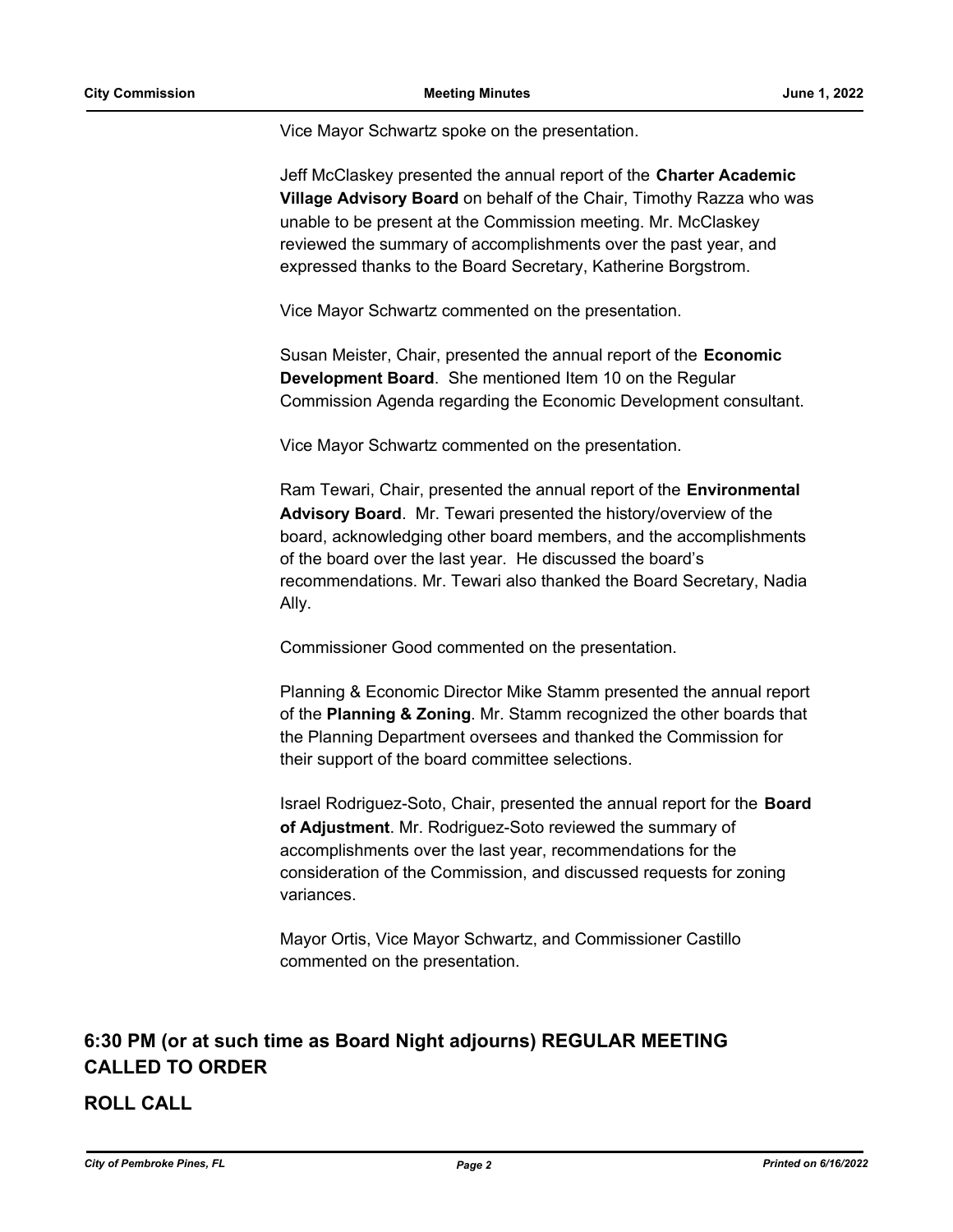Present 5 - Mayor Frank Ortis, Vice Mayor Jay D. Schwartz, Commissioner Thomas Good Jr., Commissioner Angelo Castillo, and Commissioner Iris A. Siple

> Also present: City Manager Charles Dodge, City Attorney Samuel Goren, and City Clerk Marlene Graham.

# **PLEDGE OF ALLEGIANCE**

The Pledge of Allegiance was led by Mayor Ortis.

# **ACKNOWLEDGEMENTS**

Mayor Ortis and Commissioner Siple spoke about the Pembroke Pines Memorial Day event and thanked the staff for a great program.

Vice Mayor Schwartz took a point of personal privilege to wish his wife Stacey, a happy birthday. Vice Mayor Schwartz also congratulated his son who will be graduating from the Pembroke Pines Charter High School and attending FIU to study Political Science in the fall.

Vice Mayor Schwartz also spoke about the passing of Mr. Rick Coelho, owner of the Club 19 Restaurant, and discussed attending his funeral service.

Commissioner Siple wished her husband Mark, a happy 53rd wedding anniversary.

Vice Mayor Schwartz, Commissioner Castillo, and Commissioner Siple commented on the recent shootings that having been occurring in the Country: Uvalde, Texas, Buffalo, New York, and Tulsa, Oklahoma.

A moment of silence was observed for those who have lost their loved ones during the horrific tragedies.

# **PRESENTATIONS:**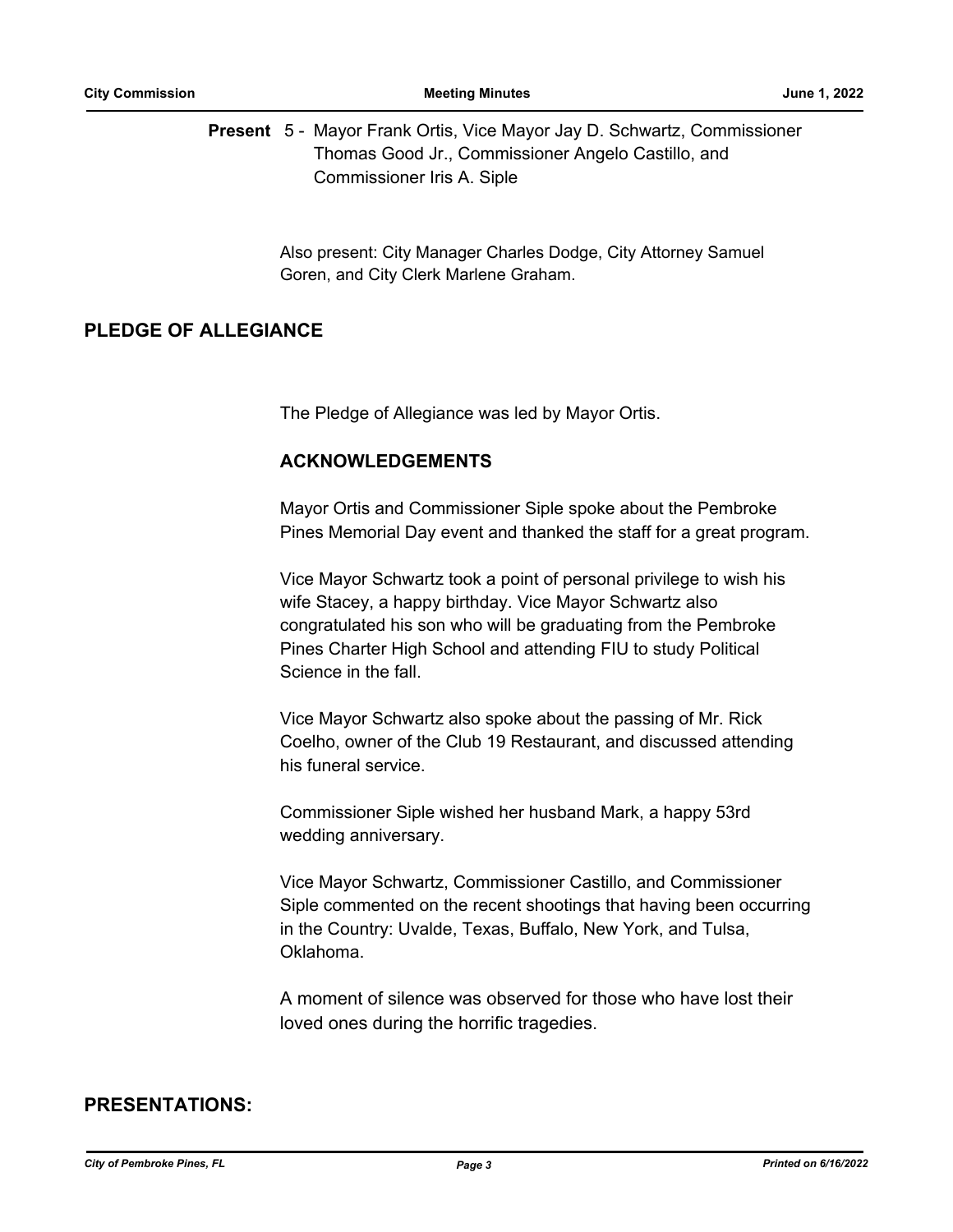PRESENTATION NO. 1: BROWARD COUNTY PROPERTY APPRAISER MARTY KIAR WILL BE PRESENTING UPDATES ON BROWARD COUNTY PROPERTY VALUES. **PRE-1 [22-0334](http://ppines.legistar.com/gateway.aspx?m=l&id=/matter.aspx?key=15272)**

> Marty Kiar, Broward County Property Appraiser, addressed the Commission regarding updates to property values in Pembroke Pines, and homestead exemptions. He also spoke about the property owner alert program that residents can sign up for to protect them from deed fraud. He referred to the County Property Appraiser's website: www.bcpa.net <http://www.bcpa.net>.

The following statistics were provided for the record:

### **Pembroke Pines Market Value 2021:** 22,315,760,060

| MAI NUL VAIUU LUL I .      | <b>22.010.100.000</b> |  |
|----------------------------|-----------------------|--|
| <b>Market Value 2022:</b>  | 25,229,335,570        |  |
| <b>Percent Change:</b>     | 13.05%                |  |
| Taxable Value 2021:        | 14,702,229,952        |  |
| Taxable Value 2022:        | 15,998,736,136        |  |
| <b>Percent Change:</b>     | 8.82%                 |  |
| 2021 Millage:              | 5.6690                |  |
| <b>Additional Revenue:</b> | 7,349,894             |  |

# **Exemptions**

| <b>Total Homestead:</b>                                    | 40,690       |  |  |  |
|------------------------------------------------------------|--------------|--|--|--|
| 65 and Over:                                               | 3,631 50,000 |  |  |  |
| Long term Senior:                                          | 445 Y        |  |  |  |
| Widow:                                                     | 3,935        |  |  |  |
| <b>Full Exemption Veterans Service-Connected Total and</b> |              |  |  |  |
| <b>Permanent: 351</b>                                      |              |  |  |  |
| Deployed Military: 6                                       |              |  |  |  |
| <b>Veteran Discount: 25</b>                                |              |  |  |  |
| Total and Permanent Disabled First Responders: 8           |              |  |  |  |

### **Single Family Home Value (38,569) As of May 31, 2022**

|                         | Average                  | <b>Medium</b> |
|-------------------------|--------------------------|---------------|
| <b>Market: 412.696</b>  |                          | 394,170       |
|                         | <b>Assessed: 284,047</b> | 271,030       |
| <b>Taxable: 238,732</b> |                          | 226,520       |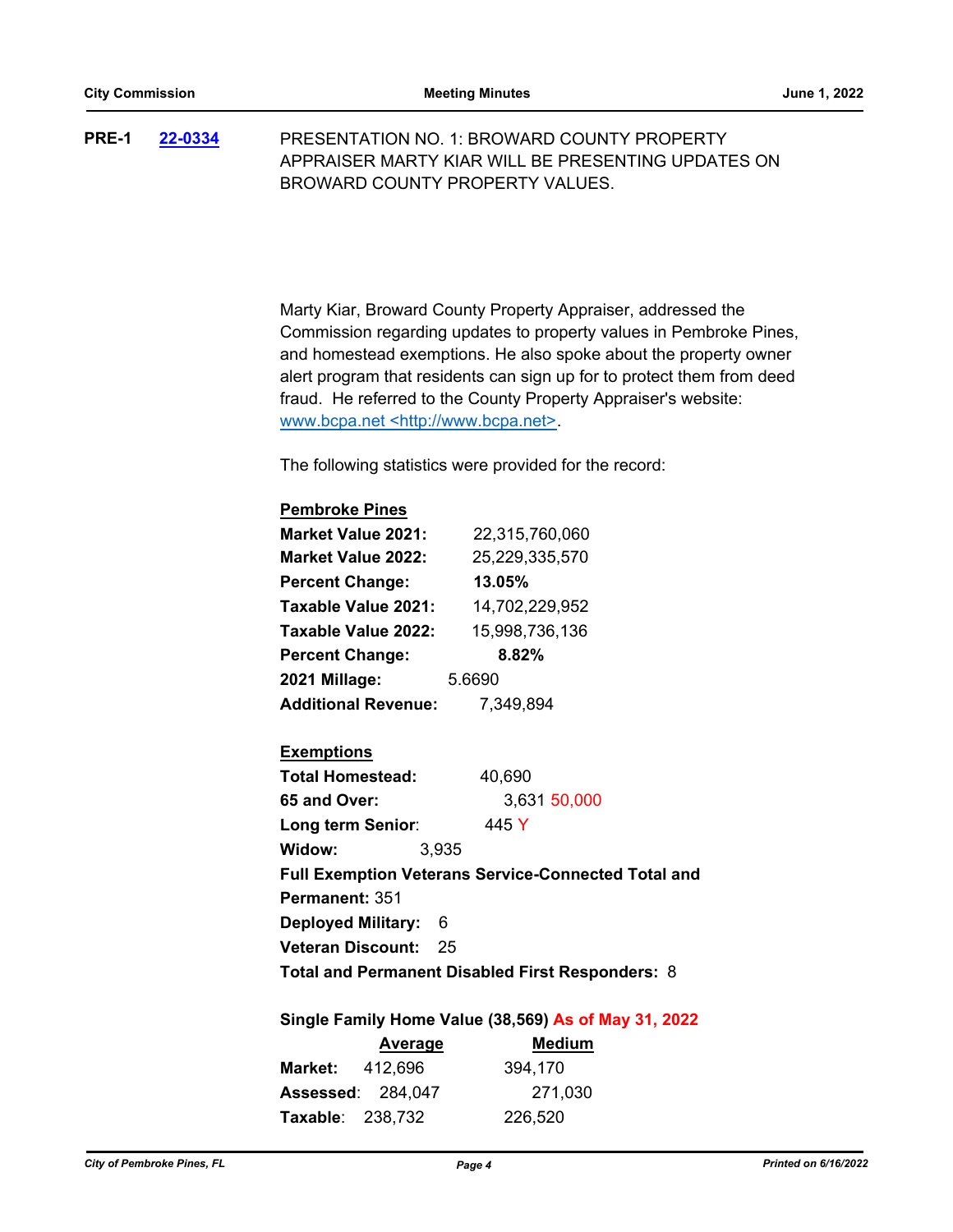#### **Condominium Value (17,234)**

|                        | Average                  | <b>Medium</b> |
|------------------------|--------------------------|---------------|
| Market:                | 155.528                  | 158.860       |
|                        | <b>Assessed: 118,842</b> | 112,940       |
| <b>Taxable: 93.204</b> |                          | 97,240        |

### **Top New Construction Parcels**

| 514009190011 25,706,680                               |           | use:27 BMW Dealership         |
|-------------------------------------------------------|-----------|-------------------------------|
| 514118280014 18,534,390<br>Pembroke Pines City Center | use:11    | Retail with a UFC Fit in      |
|                                                       |           |                               |
| 514016010020 7,115,400                                | use: $11$ | <b>US Post Office</b>         |
| 514118280042 4,287,090                                | use:21    | Chuy's Mexican Food           |
| 514118280040 2,972,080                                | use:11    | Retail w/ HICCUPS Churroholic |
| In Pembroke Pines City Center                         |           |                               |

PRESENTATION NO. 2: MAYOR ORTIS WILL PRESENT A PROCLAMATION TO ELIZABETH BURNS RECOGNIZING JUNE 2022 AS CARIBBEAN AMERICAN HERITAGE MONTH IN THE CITY OF PEMBROKE PINES. **PRE-2 [22-0454](http://ppines.legistar.com/gateway.aspx?m=l&id=/matter.aspx?key=15388)**

> Mayor Ortis read and presented the proclamation to Ms. Elizabeth Burns, recognizing Saturday, June 25, 2022 Caribbean American Heritage Month.

Ms. Burns thanked the Commission for the honor, and spoke about the origin of the Caribbean American Heritage Foundation.

PRESENTATION NO. 3: MAYOR ORTIS WILL ANNOUNCE THE WINNER OF THE 2022 SPRING FLORIDA PREPAID SCHOLARSHIP RAFFLE SPONSORED BY THE PEMBROKE PINES CHARTER SCHOOL FOUNDATION, INC. **PRE-3 [22-0397](http://ppines.legistar.com/gateway.aspx?m=l&id=/matter.aspx?key=15335)**

> Jonathan Bonilla and Dr. Lisa Sporillo drew the Florida Pre-Paid Scholarship winning ticket for Ethan Casas, an 8th grader from Glades Middle School.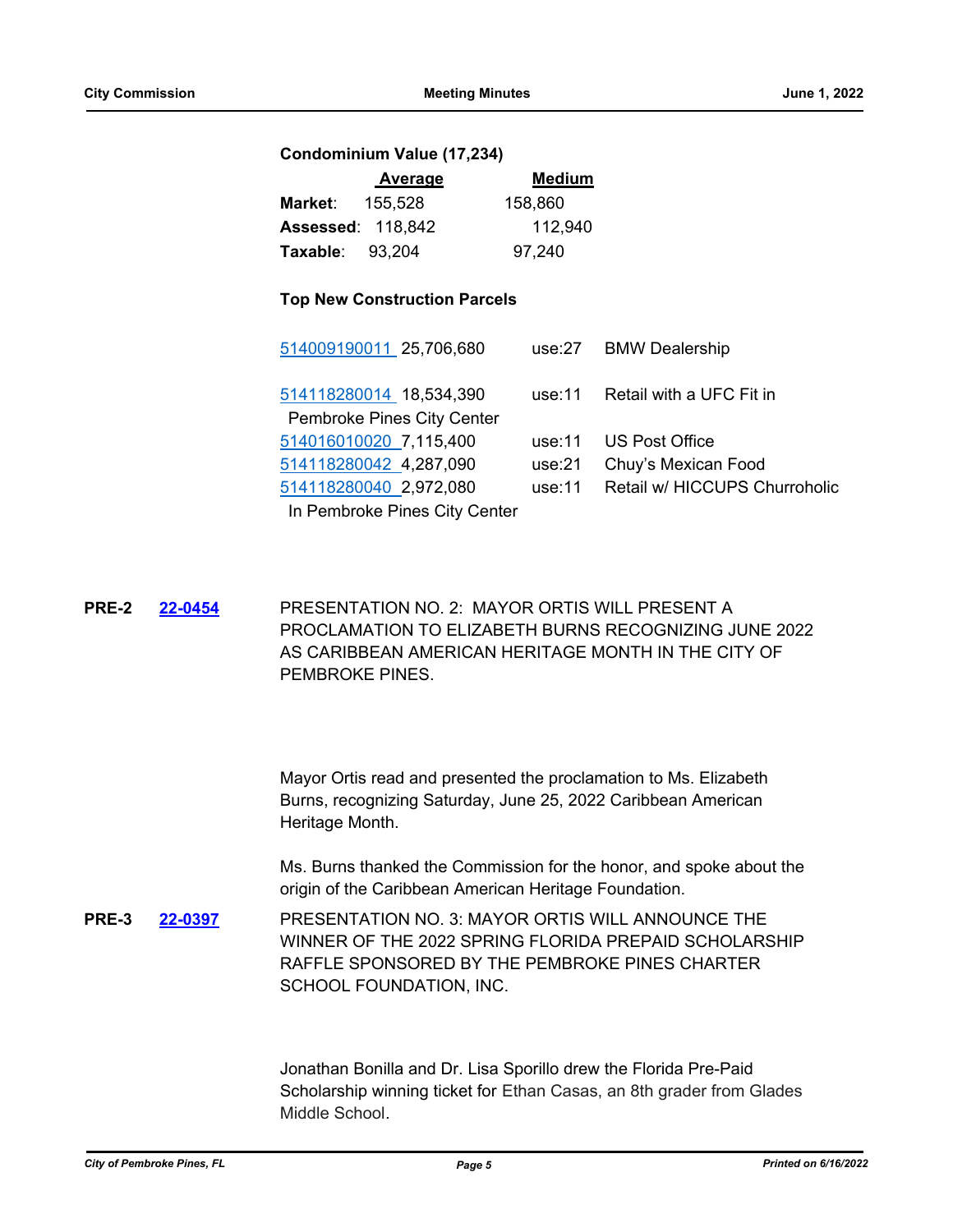REQUEST FROM JIMMY NEWMON (CLAYTON SIGNS), AS AGENT FOR VERIZON, TO APPEAL THE PLANNING AND ZONING BOARD'S DENIAL OF COMMERCIAL ZONING VARIANCE #ZV 2022-04 FOR THE PROPERTY LOCATED AT 16040 PINES BOULEVARD, P-101. **1. [22-0370](http://ppines.legistar.com/gateway.aspx?m=l&id=/matter.aspx?key=15307)**

> **Prior to the substitute motion, a motion was made by Commissioner Castillo, seconded by Commissioner Good, to remand this matter back to the Planning & Zoning Advisory Board for further review. No action was taken as an immediate substitute motion was made.**

**A substitute motion was made by Vice Mayor Schwartz, seconded by Commissioner Siple, to allow three (3) equal signs not to exceed 120 square feet. The motion carried by the following vote:**

- Aye 4 Mayor Ortis, Vice Mayor Schwartz, Commissioner Good Jr., and Commissioner Siple
- **Nay** 1 Commissioner Castillo

### PRIOR TO THE VOTE BEING TAKEN:

Mayor Ortis read Item 1 into the record by title.

City Attorney Goren explained the Quasi-Judicial process and the Oath was administered to all of the parties involved.

Vice Mayor Schwartz, Commissioner Castillo, Commissioner Siple, Commissioner Good, and Mayor Ortis spoke on the item.

Mike Stamm, Planning and Economic Development Director, addressed the questions of the Commission regarding evidence submitted to the Planning and Zoning Board that was not submitted in the backup. Mr. Stamm also responded to the questions of the Commission regarding the request for variance at the Planning and Zoning meeting.

City Attorney Goren clarified for the record that the information submitted to the Commission was a part of previous testimony submitted to the Planning and Zoning Board, but not submitted in the back-up.

Jimmy Newman, representing Verizon, handed out an arial map to Commission and explained the reason for the variance appeal.

Jim Baxter, Verizon representative, spoke about the signage Ordinance discussion at the Planning and Zoning meeting where the variance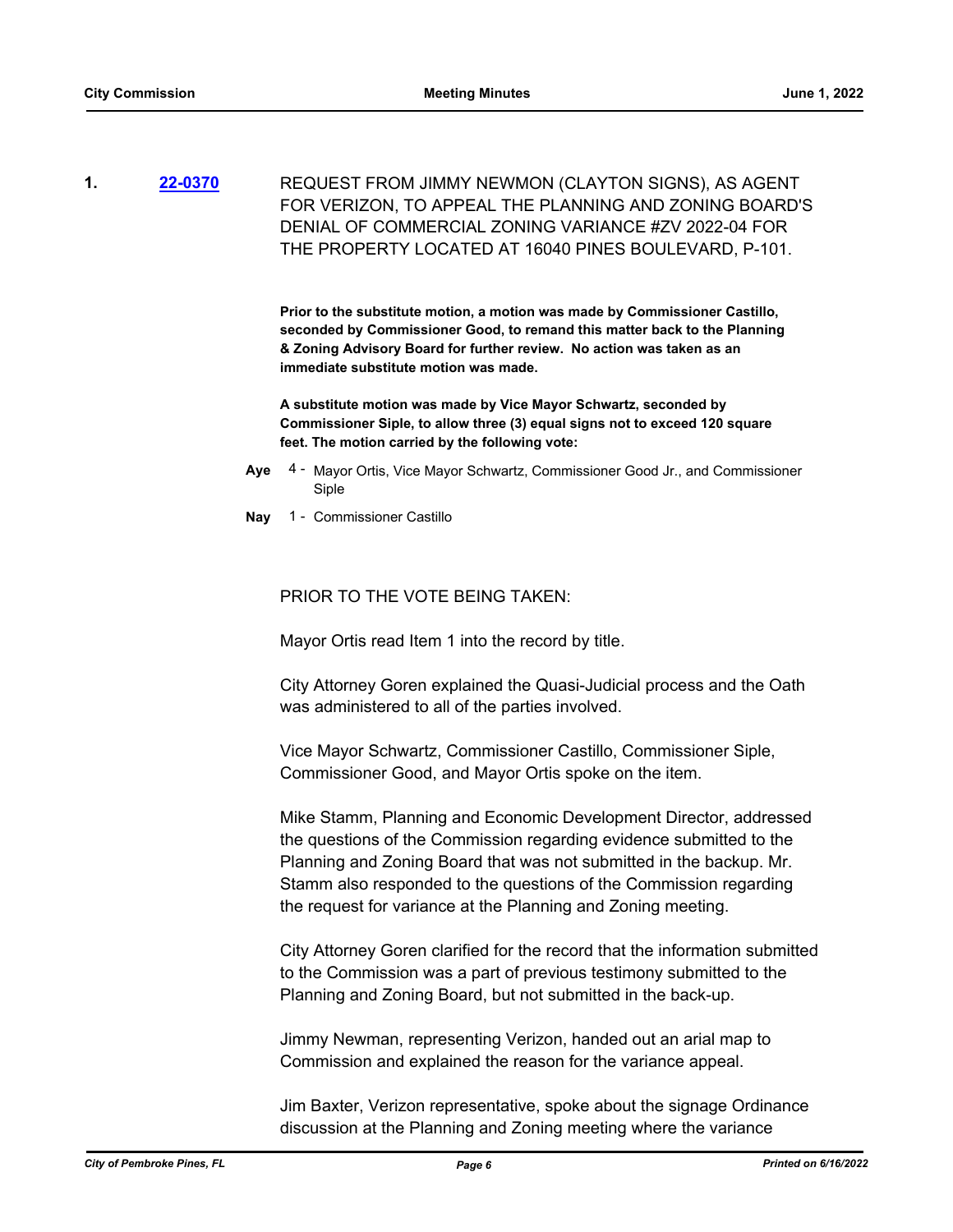request was denied.

# **ANNOUNCEMENT OF ITEMS TO BE PULLED FROM AGENDA**

The City Clerk declared no items pulled from the agenda.

# **COMMISSION AUDITOR REPORT:**

None

DISCUSSION AND POSSIBLE ACTION TO APPOINT ADRIANA "KIT" JORDAN AS A REGULAR MEMBER ON THE ART AND CULTURE ADVISORY BOARD. **22. [22-0460](http://ppines.legistar.com/gateway.aspx?m=l&id=/matter.aspx?key=15394)**

> **A motion was made by Commissioner Good Jr., seconded by Commissioner Siple, to approve the appointment by Consensus.**

Item 22 was taken out of order without objection.

Commission agreed by Consensus to appoint Ms. Adriana "Kit" Jordan, to the Art & Culture Advisory Board.

Ms. Jordan thanked the Commission.

# **APPEALS OF BOARD OF ADJUSTMENT DECISIONS:**

# **ITEMS AT THE REQUEST OF THE PUBLIC**

There were no items at the request of the public.

# **ANNOUNCEMENT OF BOARD AND COMMITTEE APPOINTMENTS**

# **CONSENT AGENDA:**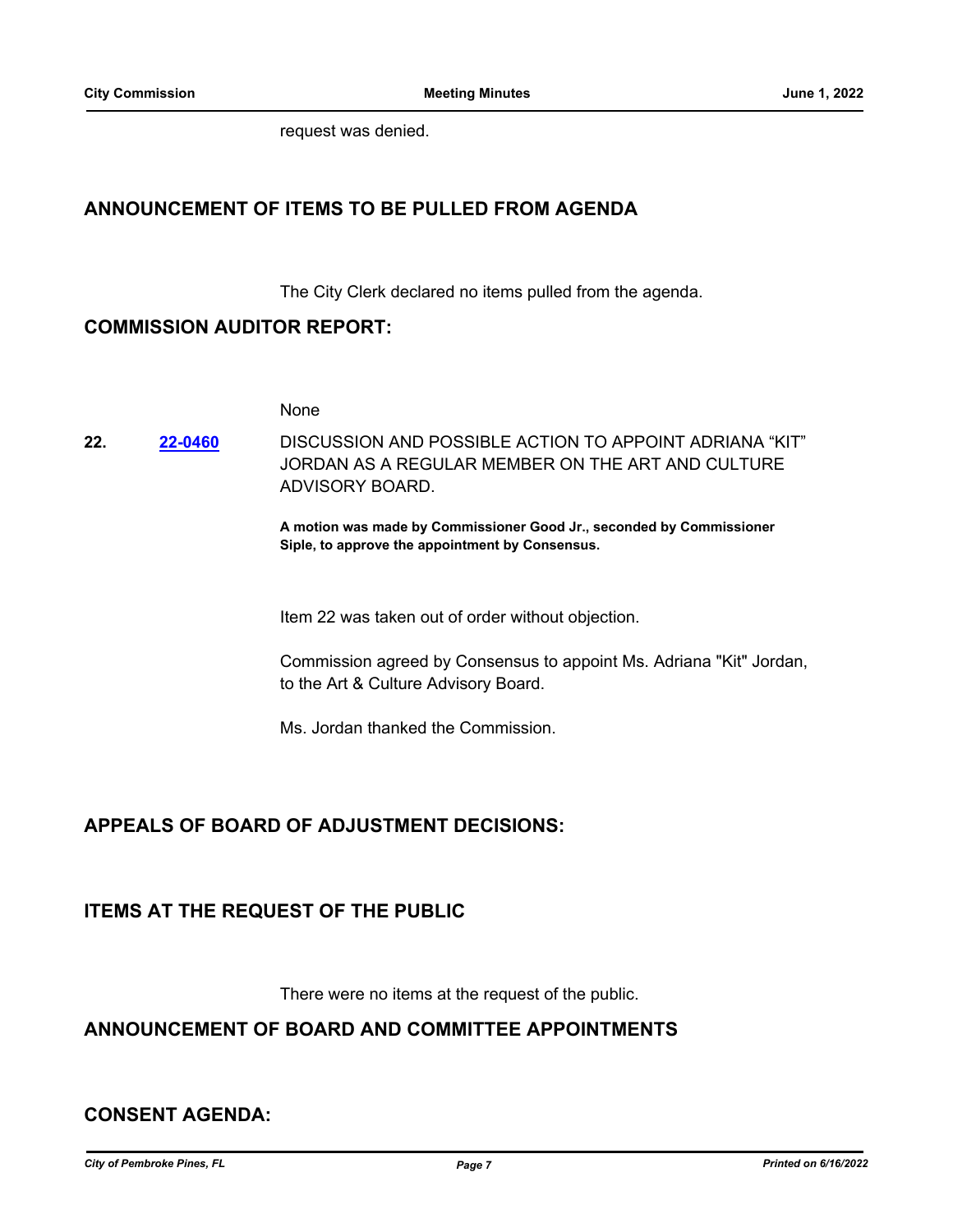MOTION TO APPROVE THE PURCHASE AND INSTALLATION OF A NEW ACCESS CONTROL SYSTEM (ACS) FOR THE CITY OF PEMBROKE PINES POLICE DEPARTMENT FROM SAFEWARE, INC. IN THE AMOUNT NOT TO EXCEED \$122,610.17, UTILIZING OMNIA PARTNERS, PUBLIC SECTOR (FORMERLY U.S. COMMUNITIES GOVERNMENT PURCHASING ALLIANCE) CONTRACT # 4400008468, PURSUANT TO SECTION 35.18(C)(6) OF THE CITY'S CODE OF ORDINANCES. **2. [22-0374](http://ppines.legistar.com/gateway.aspx?m=l&id=/matter.aspx?key=15310)**

#### **A motion was made to approve on the Consent Agenda**

MOTION TO APPROVE THE AGREEMENT WITH WEEKLEY ASPHALT PAVING, INC. FOR THE MILLING AND RESURFACING PROJECTS OF TOWNGATE NEIGHBORHOOD (NW 155TH AVENUE FROM NW 12TH STREET TO NW 15TH STREET AND 12TH STREET TO NW 15TH ST FROM DYKES ROAD TO NW 155TH AVENUE); OF SW 4TH STREET (FROM SW 178TH AVENUE WEST THROUGH SW 182ND AVENUE THROUGH TO SW 12TH STREET); AND OF NW 99TH AVE (FROM JOHNSON STREET TO WESTVIEW BOULEVARD) UTILIZING PRICING ESTABLISHED BY THE BROWARD COUNTY BID # PNC2119323B1, FOR A TOTAL AMOUNT NOT TO EXCEED \$808,558.56 WHICH INCLUDES A 10 % OWNER'S CONTINGENCY IN THE AMOUNT OF \$73,505.32, PURSUANT TO SECTION 35.18(C)(5) OF THE CITY'S CODE OF ORDINANCES. **3. [22-0392](http://ppines.legistar.com/gateway.aspx?m=l&id=/matter.aspx?key=15330)**

#### **A motion was made to approve on the Consent Agenda**

MOTION TO APPROVE THE FINDINGS AND RECOMMENDATION OF THE EVALUATION COMMITTEE AND TO AWARD RFQ # PSEN-22-01 "CCNA CONTINUING SERVICES FOR TRANSPORTATION AND GENERAL CIVIL ENGINEERING PROJECTS" TO CPH, INC. AND TO DIRECT THE CITY MANAGER TO NEGOTIATE A CONTRACT FOR SERVICES. **6. [22-0419](http://ppines.legistar.com/gateway.aspx?m=l&id=/matter.aspx?key=15353)**

#### **A motion was made to approve on the Consent Agenda**

MOTION TO APPROVE THE PURCHASE OF BLEACHERS TO REPLACE THE EXISTING BLEACHERS AT ACADEMIC VILLAGE CHARTER SCHOOL FROM SSE AND ASSOCIATES, INC. D/B/A SOUTHEASTERN SURFACES & EQUIPMENT IN THE AMOUNT NOT TO EXCEED \$130,024.64, UTILIZING PRICING ESTABLISHED FROM SOURCEWELL CONTRACT #091719, PURSUANT TO SECTION 35.18(C)(6) OF THE CITY'S CODE OF ORDINANCES. **7. [22-0440](http://ppines.legistar.com/gateway.aspx?m=l&id=/matter.aspx?key=15374)**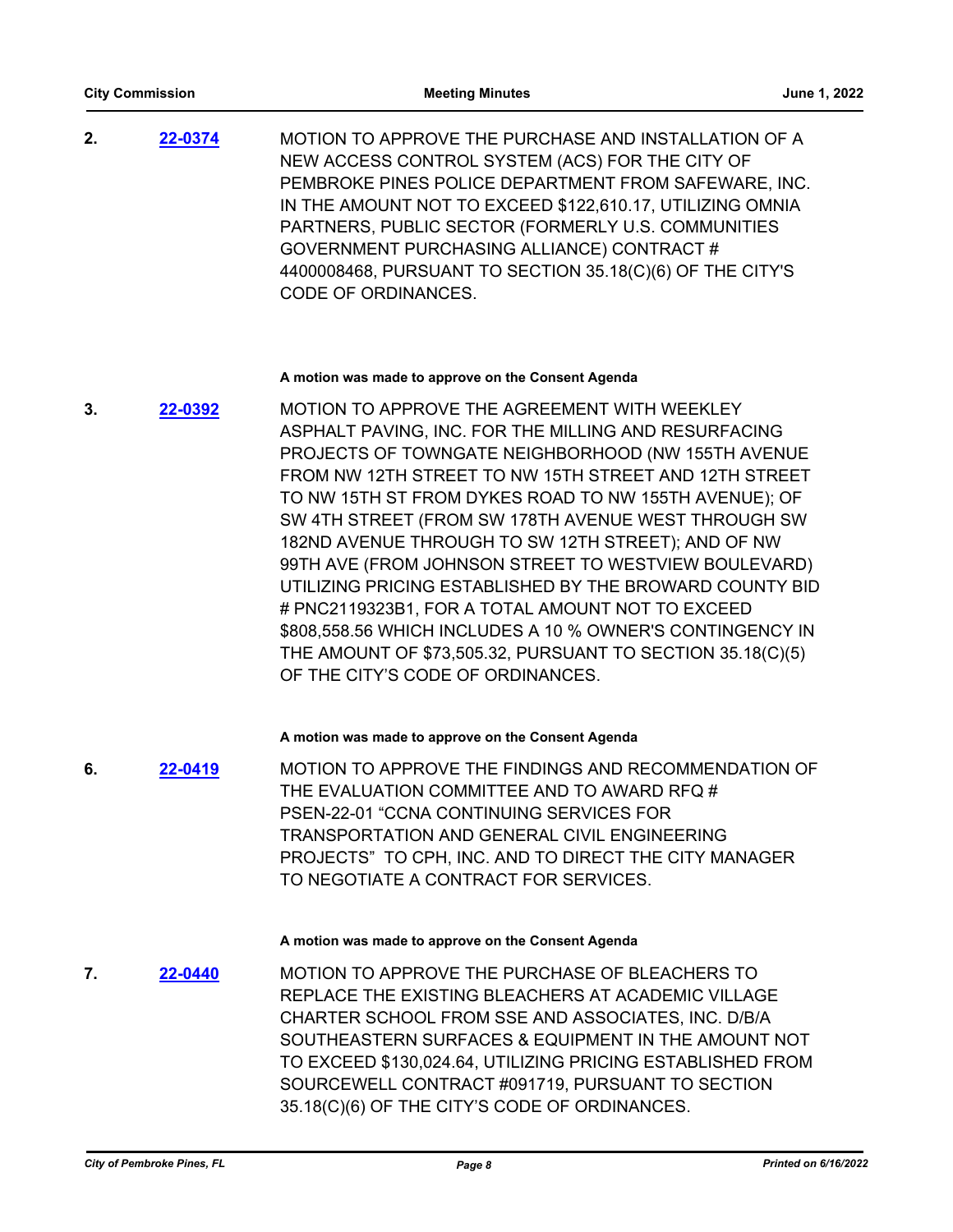#### **A motion was made to approve on the Consent Agenda**

MOTION TO APPROVE CONTRACT BETWEEN HYLAND SOFTWARE, INC AND THE CITY OF PEMBROKE PINES TO UPGRADE THE CITY'S CURRENT ON-PREMISE HYLAND ONBASE DOCUMENT MANAGEMENT SOFTWARE AND DATABASE AND MIGRATING TO HYLAND'S HOSTED CLOUD PLATFORM FOR AN AMOUNT NOT TO EXCEED \$163,378.40, FOR AN INITIAL THREE YEAR PERIOD. **8. [22-0443](http://ppines.legistar.com/gateway.aspx?m=l&id=/matter.aspx?key=15377)**

#### **A motion was made to approve on the Consent Agenda**

MOTION TO ESTABLISH THE FOLLOWING HEARING DATES IN SEPTEMBER 2022: **9. [22-0447](http://ppines.legistar.com/gateway.aspx?m=l&id=/matter.aspx?key=15381)**

> **THE FIRST BUDGET HEARING** ON WEDNESDAY, SEPTEMBER 7, 2022 AT 6:00 P.M. FOLLOWED IMMEDIATELY BY THE REGULAR COMMISSION MEETING AT SUCH TIME AS THE FIRST BUDGET HEARING IS ADJOURNED; **FIRE ASSESSMENT HEARING** ON MONDAY, SEPTEMBER 12, 2022 AT 5:15 PM FOLLOWED IMMEDIATELY BY THE NUISANCE ABATEMENT ASSESSMENT HEARING AT SUCH TIME AS THE FIRE ASSESSMENT HEARING IS ADJOURNED; AND **SECOND BUDGET HEARING** ON WEDNESDAY, SEPTEMBER 21, 2022 AT 6:00 P.M. FOLLOWED IMMEDIATELY BY THE REGULAR COMMISSION MEETING AT SUCH TIME AS THE SECOND BUDGET HEARING IS ADJOURNED.

#### **A motion was made to approve on the Consent Agenda**

MOTION TO APPROVE REQUEST TO ADVERTISE SOLICITATION(S): (A) RFP # PL-22-03 "ECONOMIC DEVELOPMENT CONSULTANT - TO UPDATE THE CITYWIDE ECONOMIC DEVELOPMENT STRATEGIC PLAN (EDSP)" **10. [22-0448](http://ppines.legistar.com/gateway.aspx?m=l&id=/matter.aspx?key=15382)**

#### **A motion was made to approve on the Consent Agenda**

MOTION TO APPROVE THE PURCHASE AND INSTALLATION OF FLOORING IN VARIOUS AREAS OF THE PEMBROKE PINES CHARTER SCHOOLS FROM MOHAWK CARPET DISTRIBUTION, INC. IN THE AMOUNT NOT TO EXCEED \$180,080.90, WHICH INCLUDES A 5% OWNER'S CONTINGENCY IN THE AMOUNT OF \$8,575.28, UTILIZING PRICING ESTABLISHED BY THE STATE OF FLORIDA ALTERNATE SOURCE CONTRACT #30161700-20-ACS VIA THE SOURCEWELL CONTRACT # 080819-MCD, PURSUANT TO SECTION 35.18(C)(5) OF THE CITY'S CODE OF ORDINANCES. **11. [22-0446](http://ppines.legistar.com/gateway.aspx?m=l&id=/matter.aspx?key=15380)**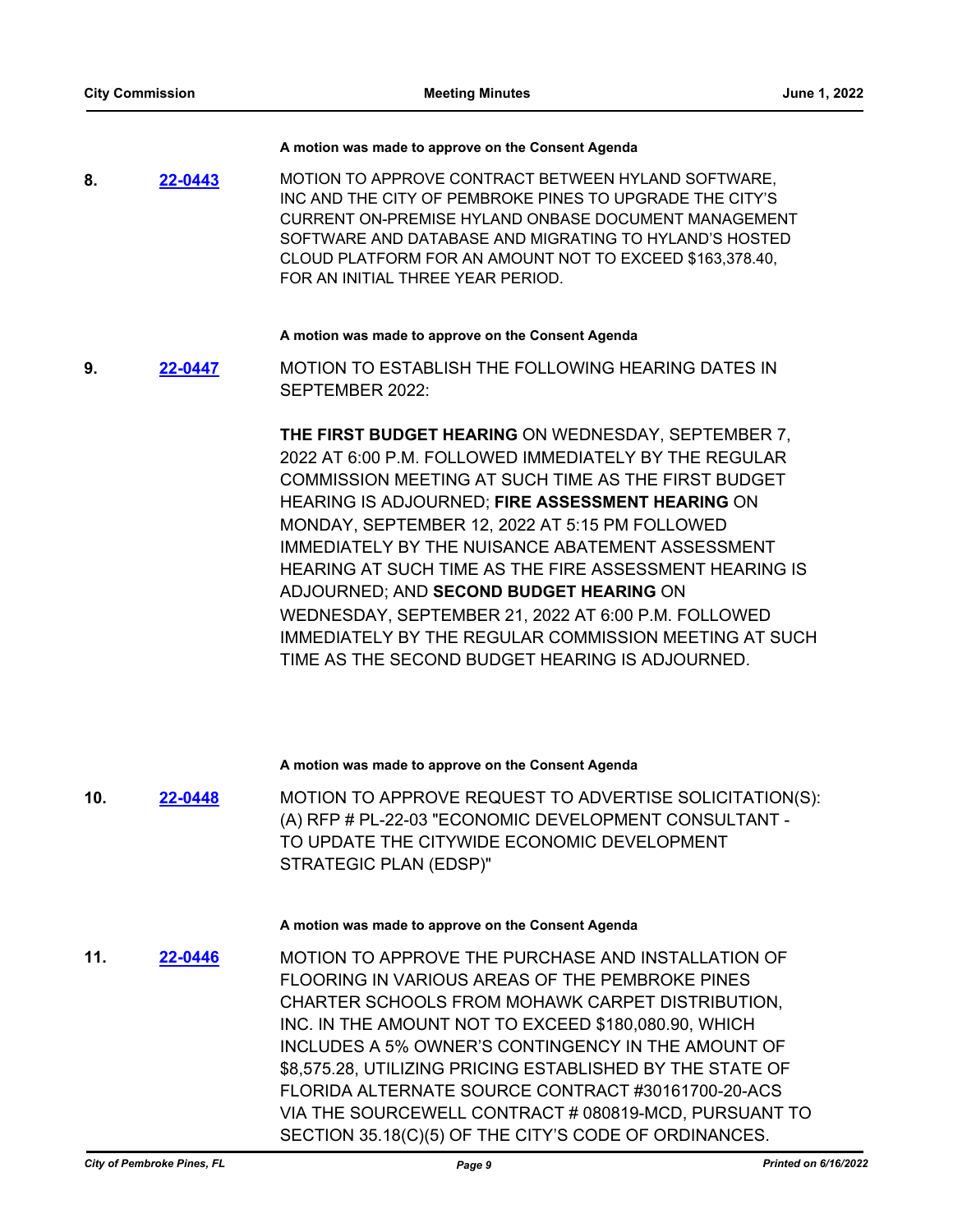#### **A motion was made to approve on the Consent Agenda**

MOTION TO APPROVE THE POLICE DEPARTMENT'S ONE YEAR RENEWAL OF ITS GRAYKEY FORENSIC SOFTWARE LICENSE IN THE AMOUNT OF \$27,995 FROM GRAYSHIFT, LLC. **12. [22-0415](http://ppines.legistar.com/gateway.aspx?m=l&id=/matter.aspx?key=15349)**

#### **A motion was made to approve on the Consent Agenda**

MOTION TO APPROVE THE SCHOOL RESOURCE OFFICER (SRO) SUMMER SCHOOL AGREEMENT BETWEEN THE CITY OF PEMBROKE PINES AND THE SCHOOL BOARD OF BROWARD COUNTY FOR THE 2021-2022 SCHOOL YEAR. **13. [22-0450](http://ppines.legistar.com/gateway.aspx?m=l&id=/matter.aspx?key=15384)**

#### **A motion was made to approve on the Consent Agenda**

MOTION TO APPROVE AN INTERLOCAL AGREEMENT FOR THE CREATION OF THE METRO TRANSPORTATION ENGINEERING & CONSTRUCTION COOPERATIVE (MTECC). **14. [22-0320](http://ppines.legistar.com/gateway.aspx?m=l&id=/matter.aspx?key=15258)**

**A motion was made to approve on the Consent Agenda**

MOTION TO APPROVE MINUTES OF PUBLIC HEARING AND REGULAR COMMISSION MEETING ON WEDNESDAY, MAY 18, 2022. **15. [22-0464](http://ppines.legistar.com/gateway.aspx?m=l&id=/matter.aspx?key=15398)**

#### **A motion was made to approve on the Consent Agenda**

MOTION TO APPROVE A CHANGE ORDER TO THE CONTRACT WITH RTS WATER SOLUTIONS, LLC. FOR IFB # PSUT-21-03 "WATER METER INSTALLATION PROJECT" FOR THE PRICE INCREASE OF RESIDENTIAL WATER METER BACK FLOW PREVENTION CHECK VALVES AND METER BOXES IN THE AMOUNT NOT TO EXCEED \$26,902.95. **16. [22-0341](http://ppines.legistar.com/gateway.aspx?m=l&id=/matter.aspx?key=15279)**

**A motion was made to approve on the Consent Agenda**

MOTION TO APPROVE THE PURCHASE OF THIRTEEN (13) MOTOROLA APX8000XE ALL BAND PORTABLE RADIOS AND TWO (2) MOTOROLA APX8500 MOBILE RADIOS FOR THE FIRE DEPARTMENT FROM MOTOROLA SOLUTIONS, UTILIZING THE NASPO VALUEPOINT AGREEMENT # 00318, FOR A TOTAL AMOUNT NOT TO EXCEED \$127,456.53 UTILIZING URBAN AREA SECURITY INITIATIVE (UASI) GRANT FUNDS AND LOCAL FUNDS, PURSUANT TO SECTION 35.18(C)(5) OF THE CITY'S CODE OF **17. [22-0416](http://ppines.legistar.com/gateway.aspx?m=l&id=/matter.aspx?key=15350)**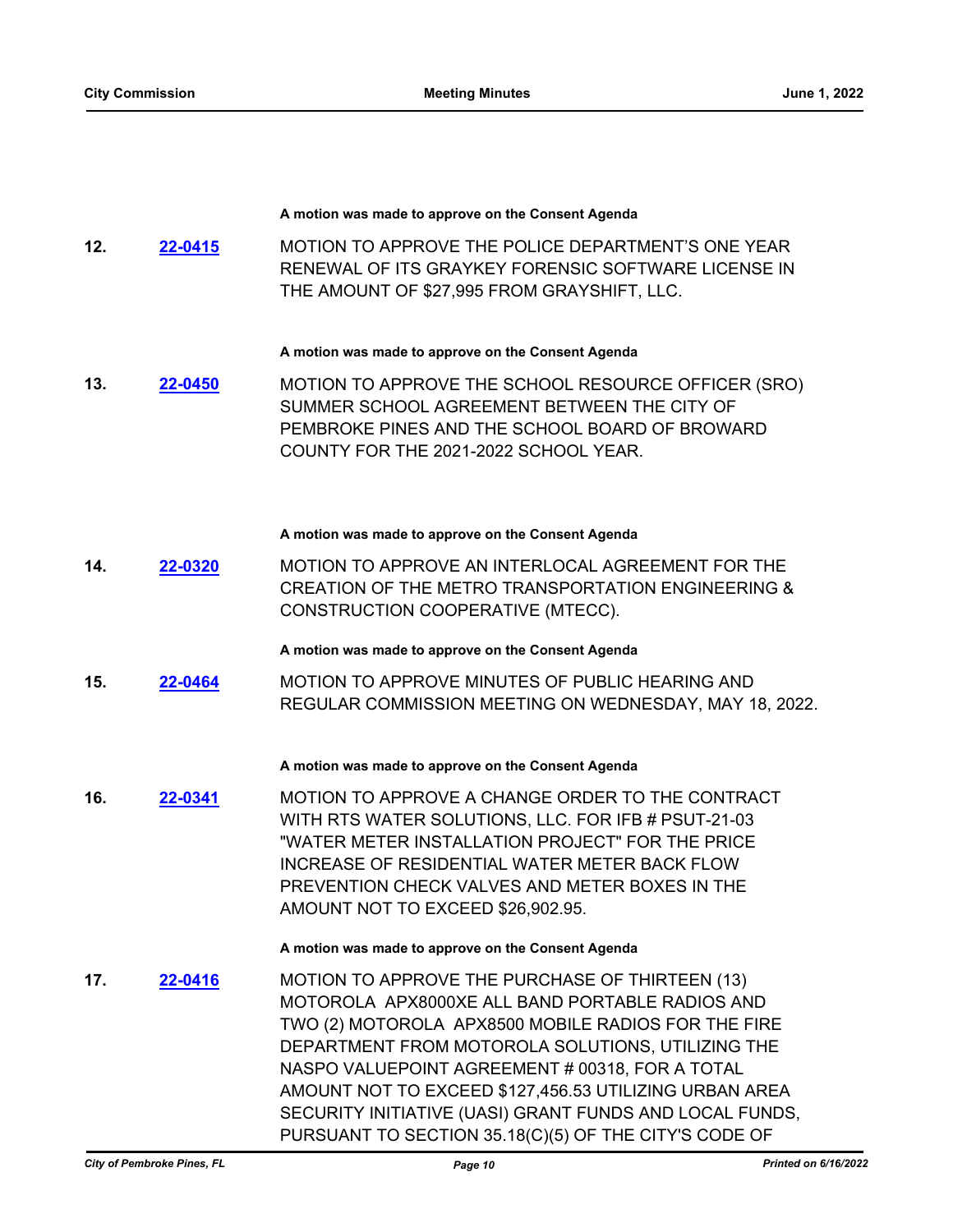### ORDINANCES.

#### **A motion was made to approve on the Consent Agenda**

MOTION TO RESCIND THE PARTIAL AWARD OF IFB # TS-21-09 "CHROMEBOOK CARTS, COMPUTERS, CAMERAS, AND PROJECTORS FOR CHARTER SCHOOLS" FROM MVATION WORLDWIDE INC. IN THE AMOUNT OF \$48,300. **18. [22-0458](http://ppines.legistar.com/gateway.aspx?m=l&id=/matter.aspx?key=15392)**

#### **A motion was made to approve on the Consent Agenda**

MOTION TO APPROVE THE PURCHASE OF (84) LENOVO THINKCENTRE M75Q TINY DESKTOPS, (100) LENOVO THINKCENTRE M90Q TINY DESKTOPS, AND (30) LENOVO X1 CARBON LAPTOPS FOR THE CITY'S CHARTER SCHOOLS AND VARIOUS DEPARTMENTS IN THE AMOUNT NOT TO EXCEED \$199,522.36 FROM ODP BUSINESS SOLUTIONS, UTILIZING PRICING ESTABLISHED BY THE STATE OF FLORIDA ALTERNATE CONTRACT SOURCE # 43211500-WSCA-15-ACS VIA NASPO VALUEPOINT, PURSUANT TO SECTION 35.18(C)(5) OF THE CITY'S CODE OF ORDINANCES. **19. [22-0462](http://ppines.legistar.com/gateway.aspx?m=l&id=/matter.aspx?key=15396)**

#### **A motion was made to approve on the Consent Agenda**

### **Approval of the Consent Agenda**

**A motion was made by Vice Mayor Schwartz, seconded by Commissioner Siple, to approve items 1, 2, 3, 6, 7, 8, 9, 10, 11, 12, 13, 14, 15, 16, 17, 18, and 19 on the Consent Agenda. The motion carried by the following vote:**

Aye 5 - Mayor Ortis, Vice Mayor Schwartz, Commissioner Good Jr., Commissioner Castillo, and Commissioner Siple

#### **Nay** 0

MOTION TO APPROVE THE AGREEMENT BETWEEN THE CITY OF PEMBROKE PINES AND FORD & ASSOCIATES INC TO PROVIDE MUNICIPAL ADVISORY SERVICES TO THE CITY FOR AN INITIAL PERIOD OF FIVE YEARS WITH ONE ADDITIONAL FIVE-YEAR RENEWAL PERIOD. **4. [22-0407](http://ppines.legistar.com/gateway.aspx?m=l&id=/matter.aspx?key=15345)**

> **A motion was made by Commissioner Good Jr., seconded by Commissioner Castillo, to approve Item 4. Commissioner Good said he could not support the item in the absence of a competitive bid process.The motion carried by the following vote:**

Aye 4 - Mayor Ortis, Vice Mayor Schwartz, Commissioner Castillo, and Commissioner Siple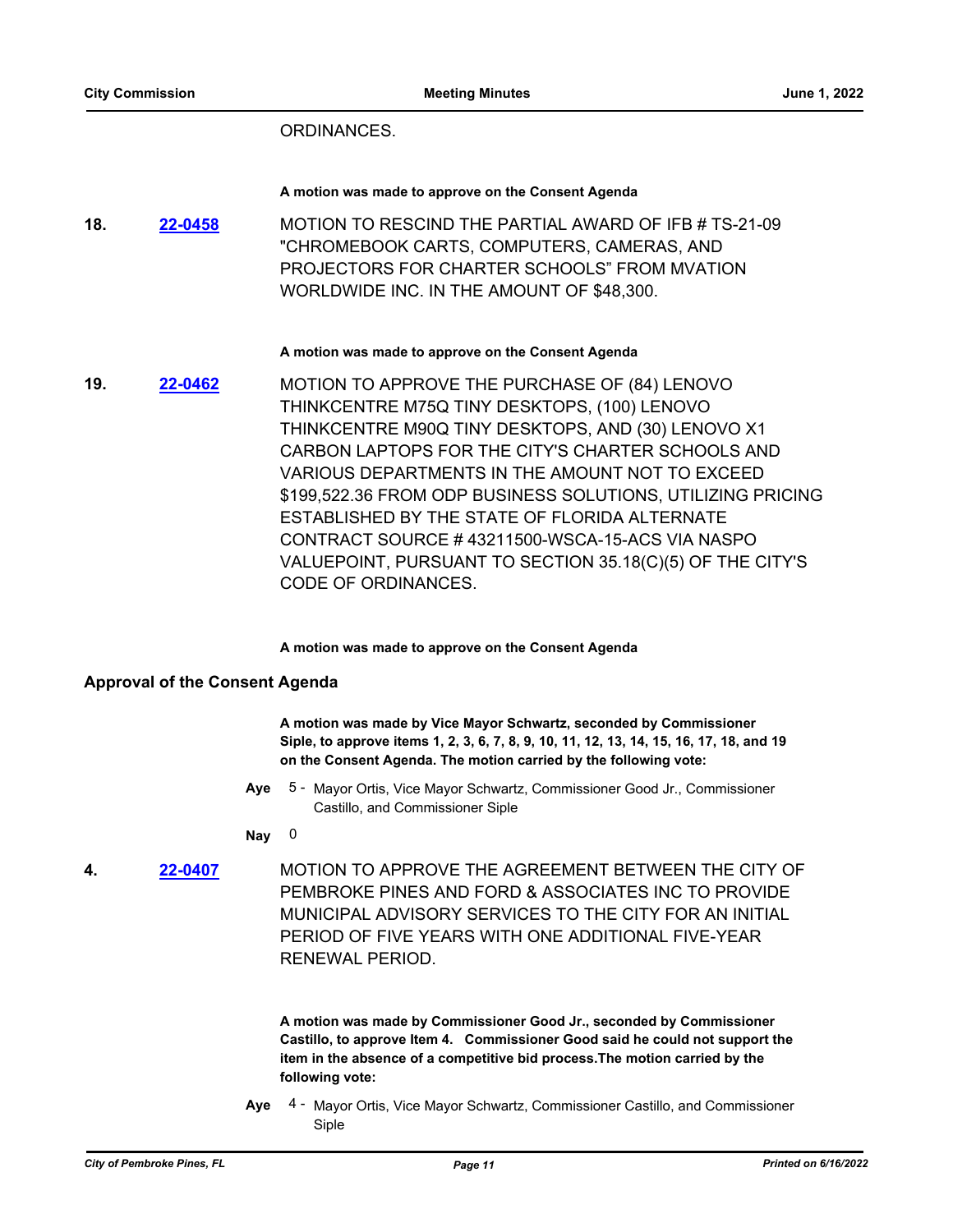**Nay** 1 - Commissioner Good Jr.

PRIOR TO THE VOTE BEING TAKEN:

Commissioner Good read Item 4 into the record by title and spoke on the item.

Commissioner Castillo and Mayor Ortis spoke on the item.

MOTION TO RATIFY CITY MANAGER'S APPROVAL OF THE AGREEMENT BETWEEN CHILDREN SERVICES COUNCIL AND THE CITY OF PEMBROKE PINES FOR A MAXIMIZING OUT OF SCHOOL TIME (MOST) GRANT FOR THE SPECIAL NEEDS SUMMER CAMP FOR 2022 IN THE AMOUNT OF \$116,995. **5. [22-0417](http://ppines.legistar.com/gateway.aspx?m=l&id=/matter.aspx?key=15351)**

> **A motion was made by Commissioner Siple, seconded by Commissioner Castillo, to approve Item 5. The motion carried by the following vote:**

Aye 5 - Mayor Ortis, Vice Mayor Schwartz, Commissioner Good Jr., Commissioner Castillo, and Commissioner Siple

**Nay** 0

PRIOR TO THE VOTE BEING TAKEN:

Commissioner Siple read Item 5 into the record by title and spoke on the item.

### **QUASI JUDICIAL CONSENT AGENDA:**

### **ORDINANCES AND RESOLUTIONS:**

### **SECOND READING ORDINANCES:**

### **FIRST READING ORDINANCES:**

**20. [2022-07](http://ppines.legistar.com/gateway.aspx?m=l&id=/matter.aspx?key=15375)**

MOTION TO PASS PROPOSED ORDINANCE NO. 2022-07 ON FIRST READING.

PROPOSED ORDINANCE NO. 2022-07 IS AN ORDINANCE OF THE CITY COMMISSION OF THE CITY OF PEMBROKE PINES, FLORIDA, AMENDING CHAPTER 97, OF THE CITY CODE OF ORDINANCES, ENTITLED "PARKS AND RECREATION" BY SPECIFICALLY CREATING SECTION 97.29, ENTITLED "SMOKING PROHIBITED IN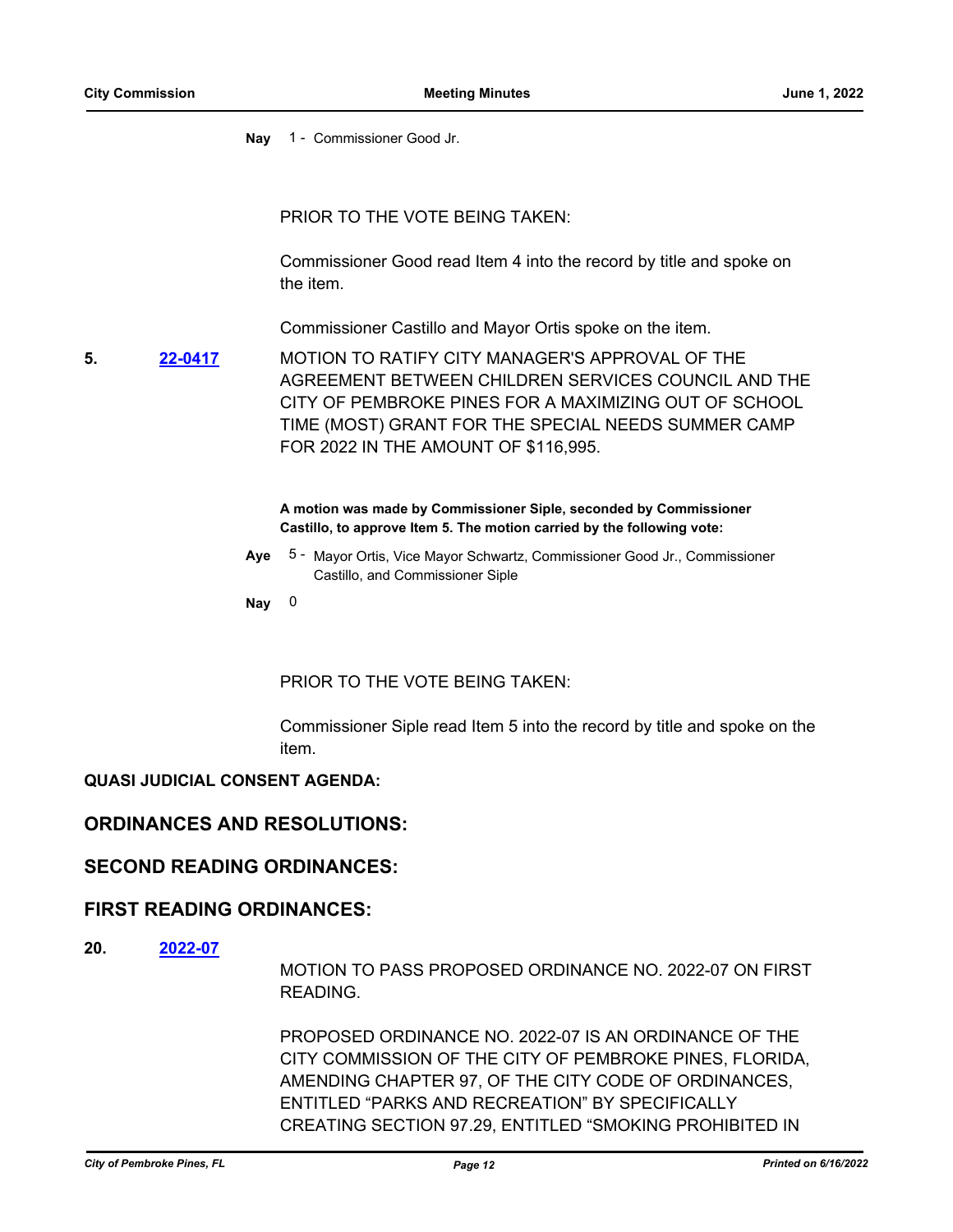PARKS;" PROVIDING FOR SEVERABILITY; PROVIDING FOR CONFLICT; PROVIDING FOR CODIFICATION; AND, PROVIDING FOR AN EFFECTIVE DATE.

SECOND AND FINAL READING IS TENTATIVELY SCHEDULED FOR AUGUST 3, 2022

**A motion was made by Commissioner Siple, seconded by Vice Mayor Schwartz, to pass Proposed Ordinance 2022-07 on First Reading. The motion carried by the following vote:**

Aye 5 - Mayor Ortis, Vice Mayor Schwartz, Commissioner Good Jr., Commissioner Castillo, and Commissioner Siple

**Nay** 0

PRIOR TO THE VOTE BEING TAKEN:

City Attorney Goren read Proposed Ordinance 2022-07 into the record by title. Mr. Goren also responded to the questions of the Commission regarding vaping regulations.

Commissioner Siple and Commissioner Castillo spoke on the item.

### **RESOLUTIONS:**

MOTION TO ADOPT PROPOSED RESOLUTION 2022-R-06. **21. [2022-R-06](http://ppines.legistar.com/gateway.aspx?m=l&id=/matter.aspx?key=15053)**

> PROPOSED RESOLUTION 2022-R-06 IS A RESOLUTION OF THE CITY COMMISSION OF THE CITY OF PEMBROKE PINES, FLORIDA, APPROVING AND AUTHORIZING THE EXECUTION OF THE AMENDED FIRST AMENDMENT TO THE INTERLOCAL AGREEMENT WITH BROWARD COUNTY FOR SOLID WASTE DISPOSAL AND SUPPORT SERVICES, ATTACHED HERETO AS EXHIBIT "A"; AUTHORIZING THE CITY MANAGER TO TAKE ALL ACTIONS NECESSARY TO EFFECTUATE THE INTENT OF THE AMENDED FIRST AMENDMENT; PROVIDING FOR CONFLICTS; PROVIDING FOR SEVERABILITY; PROVIDING AN EFFECTIVE DATE.

**A motion was made by Commissioner Siple, seconded by Commissioner Castillo, to adopt Proposed 2022-R-06. The motion carried by the following vote:**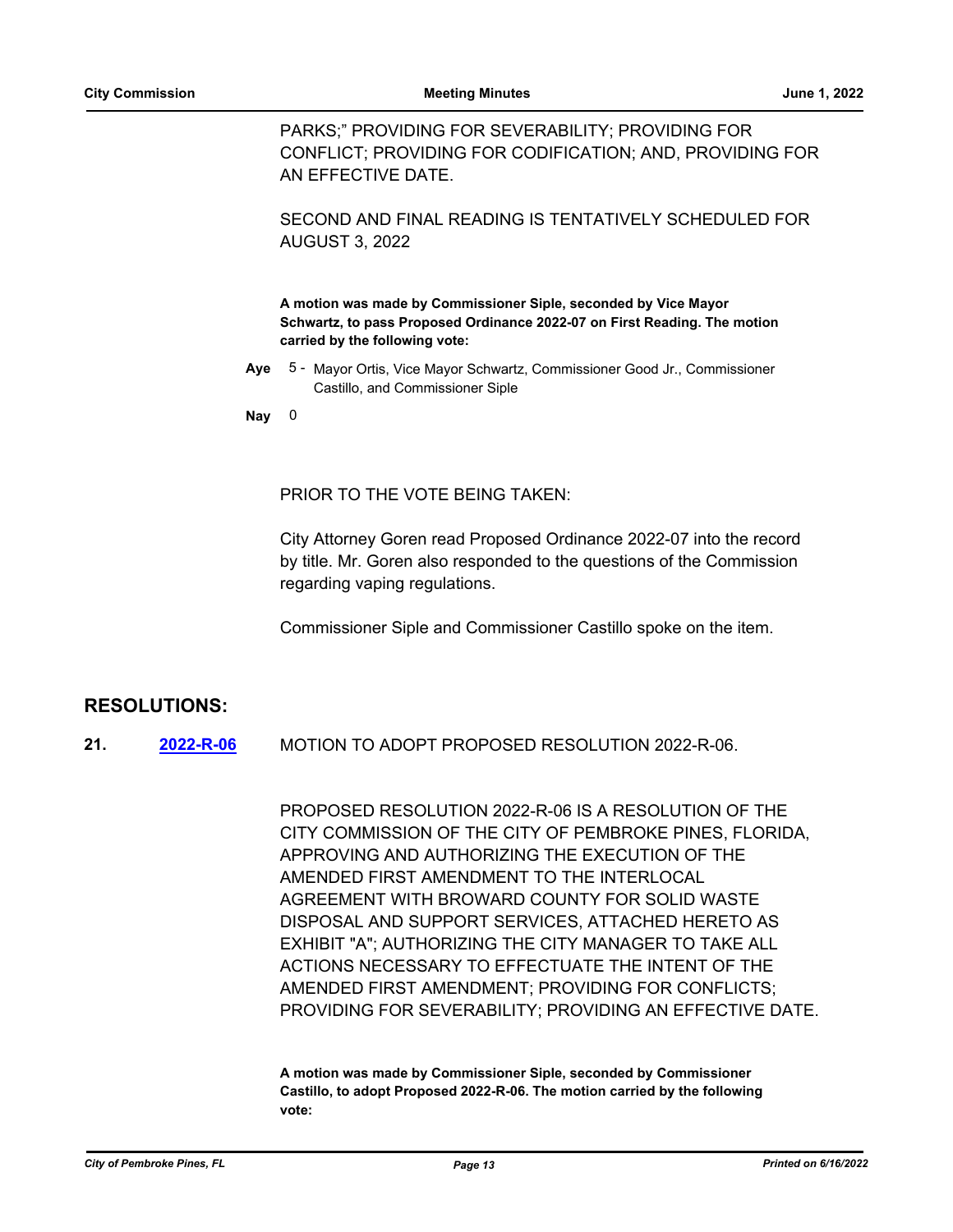Aye 5 - Mayor Ortis, Vice Mayor Schwartz, Commissioner Good Jr., Commissioner Castillo, and Commissioner Siple

### **Nay** 0

Enactment No: 3795

PRIOR TO THE VOTE BEING TAKEN:

City Attorney Goren read Proposed Resolution 2022-R-06 into the record by title.

Commissioner Castillo, Commissioner Siple, and Commissioner Good spoke on the item.

Assistant City Attorney Michael Cirullo responded to the questions of the Commission regarding the amended agreement. He addressed the 30 day notice about WastePro.

City Manager Dodge responded to the questions of the Commission regarding the purpose of the notice.

### **REGULAR AGENDA:**

# **REPORTS OF LEAGUE REPRESENTATIVES**

Mayor Ortis reported on the next league meeting luncheon.

# **REPORTS OF THE CITY MANAGER AND CITY ATTORNEY**

City Attorney Goren read Ordinance 1721 regarding reestablishing the Charter Review Board for year 2022 and posting a notice of vacancy to acquire new memberships. He said the Charter board will convene as soon as membership is in place.

Vice Mayor Schwartz, Commissioner Castillo, and Commissioner Siple spoke on the matter.

Commissioner Schwartz said there should have a deadline of at least September to have new members in place to convene the charter review board.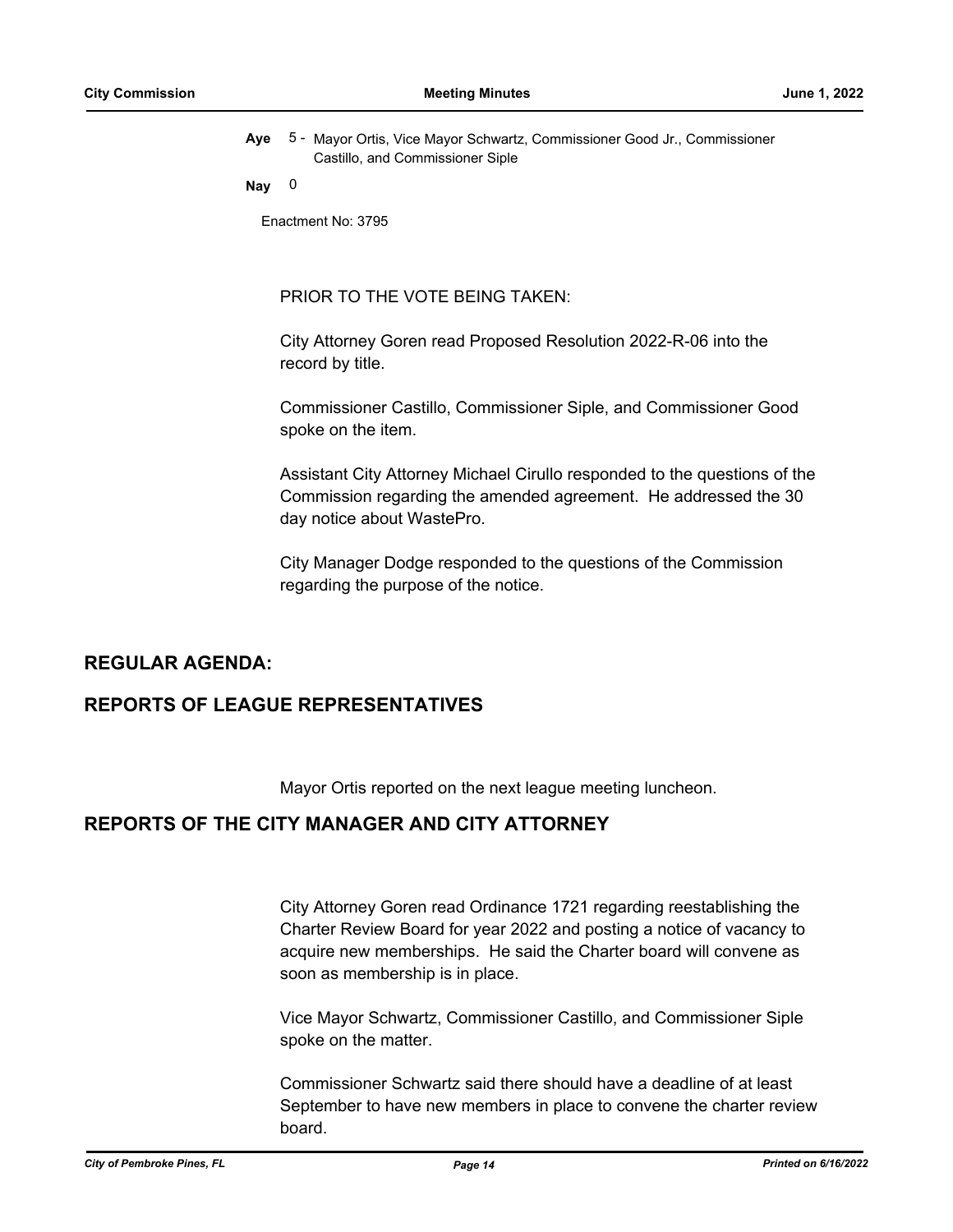Commissioner Siple said information should be provided to potential board members with information on the purpose of the charter review board.

City Attorney Goren reported on the pending litigation regarding the Gun Management case on July 9, 2022 which will be conducted virtually.

### **COMMISSION ITEMS:**

VICE MAYOR SCHWARTZ - ITEM 1: THE VICE MAYOR WILL DISCUSS THE STATUS OF SIGNIFICANTLY ESCALATING RESIDENTIAL RENTS IN THE CITY OF PEMBROKE PINES, IN BROWARD COUNTY, AND IN SOUTH FLORIDA, AS THEY AFFECT THE LIVES AND LIVELIHOODS OF THE CITIZENS AND RESIDENTS OF THE CITY, WITH A MUNICIPAL, AND PUBLIC PURPOSE INTENT TO POTENTIALLY CREATING CITY LEGISLATION PERTAINING TO THIS SUBJECT AND MATTER. **23. [22-0456](http://ppines.legistar.com/gateway.aspx?m=l&id=/matter.aspx?key=15390)**

> DISCUSSION AND POSSIBLE MOTION TO DIRECT THE CITY ATTORNEY'S OFFICE TO CONDUCT CERTAIN LEGAL RESEARCH REGARDING (A) THE 'FLORIDA RESIDENTIAL LANDLORD AND TENANT ACT FOUNDED IN PART 2 OF CHAPTER 83, FS; (B) THE PENDING BROWARD COUNTY ORDINANCE, YET TO BE HEARD FOR 2ND READING, PERTAINING TO RESIDENTIAL TENANCIES REQUIRING A WRITTEN NOTIFICATION PERIOD RELATED TO THE TERMINATION OF CERTAIN RESIDENTIAL TENANCIES AND RENT INCREASES, AND PROVIDING FOR COUNTY-WIDE ENFORCEMENT; AND (C) SECTION 166.043, FS, PERTAINING TO A LOCAL GOVERNMENT'S TECHNICAL ABILITY TO IMPOSE RENT CONTROLS UNDER VERY STRICT AND LIMITED SITUATIONS AND **CONDITIONS**

**Vice Mayor Schwartz's Commission Item 23 to direct the City Attorney to research the matter and bring back a report to Commission was agreed to by Consensus.**

Mayor Ortis asked if this item could be brought back at a later date.

PRIOR TO THE VOTE BEING TAKEN:

Vice Mayor Schwartz then read Item 23 into record by title and spoke on the item.

Commissioner Castillo spoke on the item. He said he was prepared to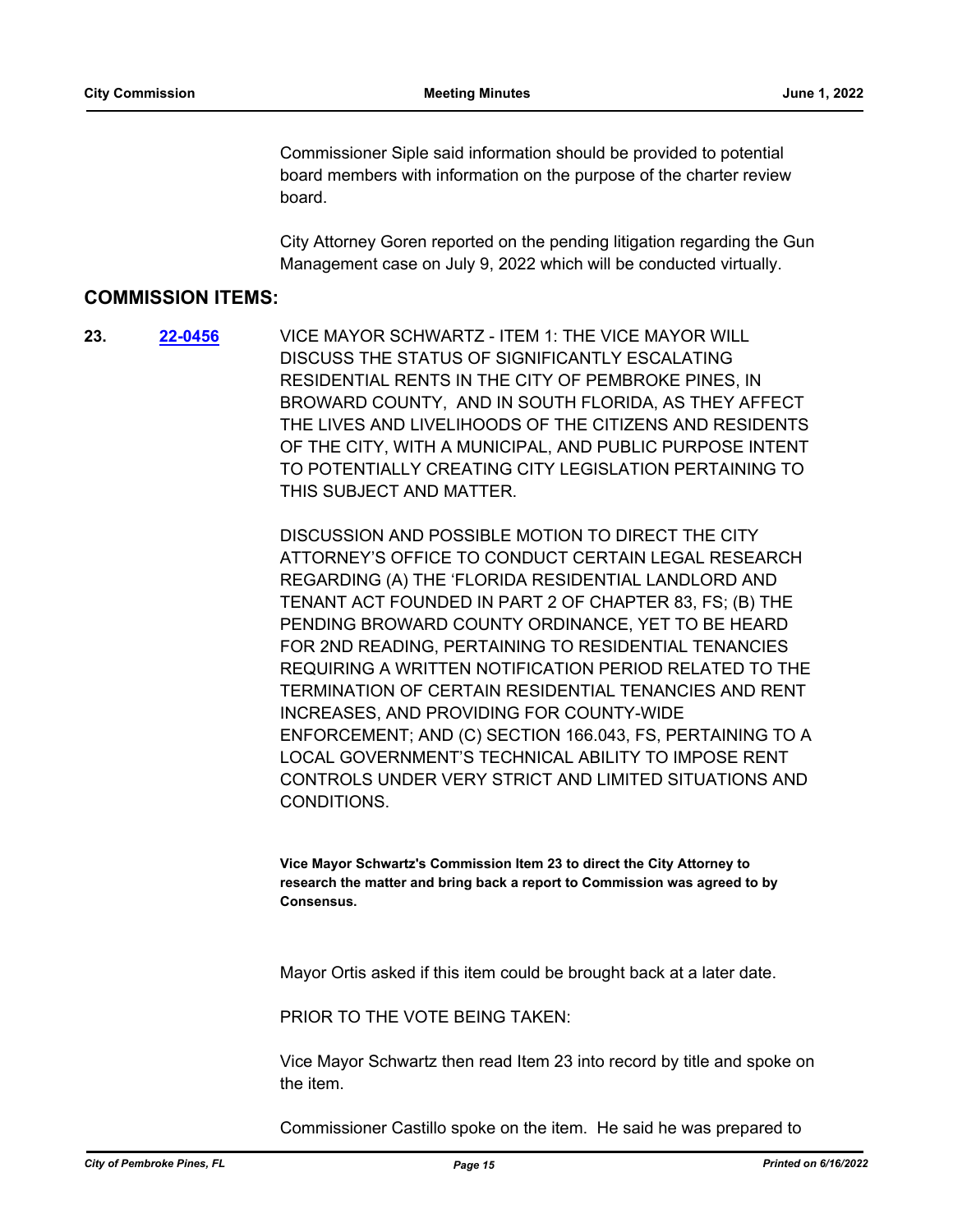support Vice Mayor Schwartz's motion for research.

A letter from Nate Parsons of the Real Estate Board, addressed to Commissioner Castillo, was read into the record by City Clerk Graham without objection from the Commission.

Mayor Ortis said it was agreed by Consensus to send the item to the City Attorney for further review.

COMMISSIONER SIPLE - ITEM 1: DISCUSSION AND POSSIBLE ACTION TO DIRECT CITY ADMINISTRATION TO WORK ON GUIDELINES AND AN ORDINANCE TO BRING BACK TO COMMISSION FOR CONSIDERATION TO ESTABLISH A PEMBROKE PINES YOUTH COUNCIL MADE UP OF LOCAL PEMBROKE PINES HIGH SCHOOL STUDENTS THAT WILL ROTATE ON AN ANNUAL BASIS IN LINE WITH THE SCHOOL YEAR WITH THE GOAL OF HAVING OUR YOUTH LEARN ABOUT LEADERSHIP IN GOVERNMENT, ENGAGE IN THE BUSINESS OF OUR CITY AND PROVIDE INPUT AND RECOMMENDATIONS TO THE CITY COMMISSION WITH OVERSIGHT AND GUIDANCE FROM CITY ADMINISTRATION. **24. [22-0461](http://ppines.legistar.com/gateway.aspx?m=l&id=/matter.aspx?key=15395)**

> **A motion was made by Commissioner Siple, seconded by Commissioner Good Jr., to move the item forward for further review by Administration to prepare guidelines. The motion carried by the following vote:**

Aye 5 - Mayor Ortis, Vice Mayor Schwartz, Commissioner Good Jr., Commissioner Castillo, and Commissioner Siple

**Nay** 0

PRIOR TO THE VOTE BEING TAKEN:

Commissioner Siple read her item into the record by title and spoke on the item. She discussed concerns about the Sunshine Law.

Commissioner Siple proceeded to read an item regarding activities of Carmine Priore of the Florida League of Cities, and student programs for civic engagement. She read the following item:

*"...In August of 2008, Wellington Vice Mayor Carmine Priore, who was sworn in as president of the Florida League of Cities and in his first speech as president, he spoke about how students are receiving little or no civic education, instruction in the classroom*